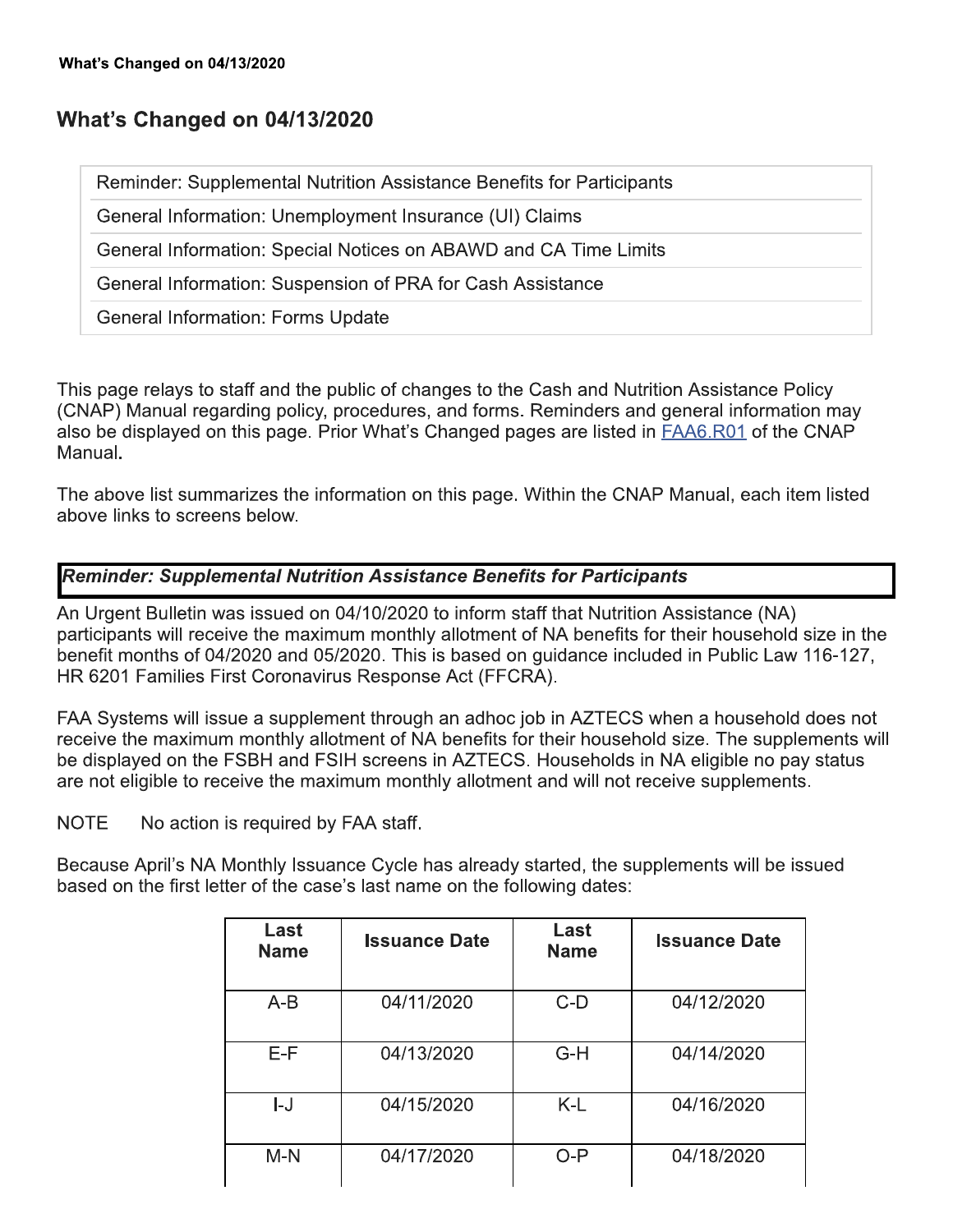| $Q-R$ | 04/19/2020 | $S-T$ | 04/20/2020 |
|-------|------------|-------|------------|
|       |            |       |            |
|       |            |       |            |
|       |            |       |            |
| U-V   | 04/21/2020 | W-X   | 04/22/2020 |
|       |            |       |            |
|       |            |       |            |
|       |            |       |            |
| Y-Z   | 04/23/2020 |       |            |
|       |            |       |            |
|       |            |       |            |
|       |            |       |            |

The supplements in May will be issued with the household's regular NA benefits during the normal NA Monthly Issuance Cycle (See the AZTECS Monthly Production Schedule (AMPS) for the dates of issuance.) When reviewing the FSBH and FSIH screens, the supplement will display separate from the household's regular May allotment.

This direction is currently only for the benefit months of 04/2020 and 05/2020; however, the time frame may be extended. When that occurs staff will be notified through another Urgent Bulletin or through communication on the What's Changed page in the Cash and Nutrition Assistance Policy (CNAP) Manual.

# **General Information: Unemployment Insurance (UI) Claims**

Participants must file a claim for Unemployment Insurance (UI) benefits online at http://www.azui.com.

When a participant does not have access to an internet connection, a One-Stop Center or DES Employment Service office resource center provides computers free of change to file UI claims. For locations, see the Arizona Job Connection website.

A UI claim confirmation number may not be available on the same day as a UI claim is filed. On the next workday, participants who need a UI claim confirmation number can call:

- Phoenix: (602) 364-2722
- Tucson: (520) 791-2722
- Outside the Phoenix or Tucson area: (877) 600-2722
- **Telecommunication Relay Service 711 Toll-Free**

## **General Information: Special Notices on ABAWD and CA Time Limits**

Beginning April 15, 2020, FAA will send special informational notices to households whose Nutrition Assistance or Cash Assistance cases were denied or closed between April 1, 2019 to March 10, 2020 due to reaching the time limits. The notices inform participants that they may be eligible to receive NA or CA benefits during the state of emergency and they will need to submit a new NA or CA application.

#### **ABAWDs**

A special informational notice will be sent to the following ABAWDs:

- Those whose NA applications were denied between April 1, 2019 and March 10, 2020 because they have reached three countable months of NA benefits and did not meet the ABAWD work requirement or did not qualify for an ABAWD exemption.
- Those whose NA cases were closed or NA benefits were stopped between April 1, 2019 and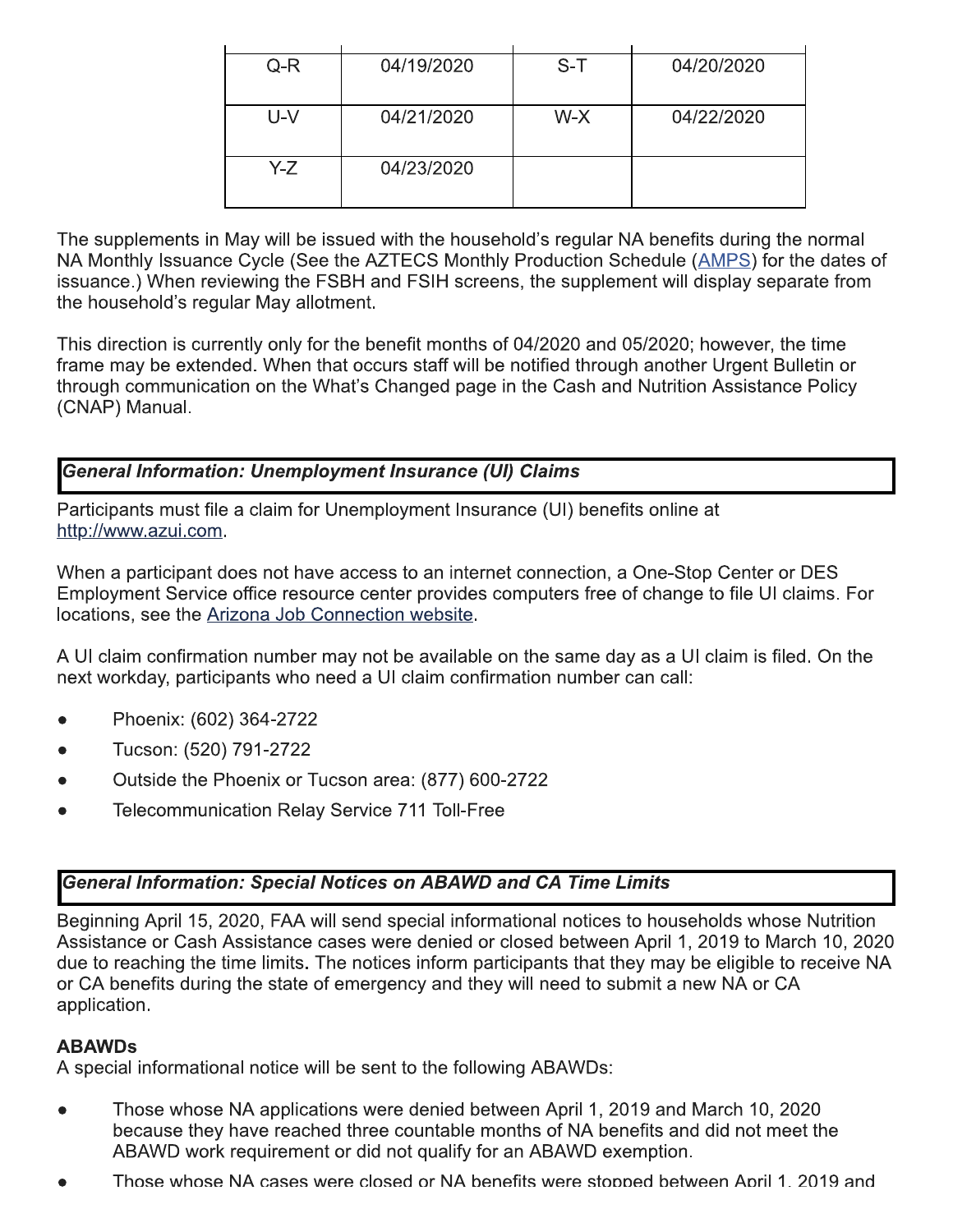--     March 10, 2020 because they have reached three countable months of NA benefits and did not meet the ABAWD work requirement or ald not qualify for an ABAWD exemption.  $\,$ 

## **CA Households**

A special informational notice will be sent to the following CA nousenolds:

- $\bullet$  Those whose CA applications were denied between April 1, 2019 and March 10, 2020 because they have reached either the Lifetime Benefit Limit (LIBL) or the State Benefit Limit (STBL) and did not qualify for an extension.
- March 10, 2020 b<br>
not meet the ABA<br> **CA Households**<br>
A special informational r<br>
 Those whose CA<br>
because they hav<br>
(STBL) and did no<br>
 Those whose CA<br>
have reached eith<br>
not qualify for an  $\bullet$  Those whose CA cases were closed between April 1, 2019 and March 10, 2020 because they have reached either the Lifetime Benefit Limit (LIBL) or the State Benefit Limit (STBL) and did not qualify for an extension.

 $\overline{a}$ FAA staff are reminded that certain NA and CA requirements are currently suspended until further hotice. Staff must refer to the Urgent Bulletin emails and the VVhat's Changed section of the Cash and Nutrition Assistance Policy (CNAP) Manual for guidelines on processing NA or CA applications during the state of emergency.

# General Information: Suspension of PRA for Cash Assistance

An Urgent Bulletin was issued on 04/07/2020 informing staff that customers applying for Cash Assistance (CA) benefits are not required to sign and comply with the Personal Responsibility and the complete Agreement (PRA) while Arizona Governor Douglas Ducey's State of Emergency Declaration is in enect.

 $\overline{\phantom{a}}$ The requirement to sign and comply with the PRA will resume at the customer's first CA application submitted after the Governor lifts the State of Emergency Declaration. The CA approval notices will be modified to include this information.

 $\overline{\phantom{a}}$  $\pm$  declive immediately, the following client signature requirements are suspended for the duration of the Governor's State of Emergency declaration:

- TPEP Personal Responsibility Agreement (FAA-1523A)
- $\bullet$  Recent Employment/Training Background (FAA-0155A)
- $\bullet$  Grant Diversion Script and Applicant Agreement (FAA-1410A)

### **General Information: Forms Update**

 $\,$  Changes to Forms  $-$  04/04/2020 through 04/10/2020  $\,$ 

 $\mathbb{R}^2$ As a reminder, it is important not to save documents on your desktop or a folder. It is better to use the lite form you need directly from the <u>Document Center</u>. Forms are frequently updated and sometimes the current form must be used for programming purposes.

 $\mathbf{r}$ Revised forms:

- $\bullet$  Participant Statement Verification Worksheet (FAA-1111A) form (English)
- $\bullet$  Verification of Out-of-State Benefits (FAA-1475A) form (English)
- $\bullet$  ABAWD Participation and Referral Notice (FAA-1530A) form (English)
- $\blacktriangle$   $\blacktriangle$   $\blacktriangle$   $\blacktriangle$   $\blacktriangle$   $\blacktriangle$   $\blacktriangle$   $\blacktriangle$   $\blacktriangle$   $\blacktriangle$   $\blacktriangle$   $\blacktriangle$   $\blacktriangle$   $\blacktriangle$   $\blacktriangle$   $\blacktriangle$   $\blacktriangle$   $\blacktriangle$   $\blacktriangle$   $\blacktriangle$   $\blacktriangle$   $\blacktriangle$   $\blacktriangle$   $\blacktriangle$   $\blacktriangle$   $\blacktriangle$   $\blacktriangle$   $\blacktriangle$   $\blacktriangle$   $\blacktriangle$   $\blacktriangle$   $\blacktriangle$   $\blacktriangle$   $\blacktriangle$   $\blacktriangle$   $\blacktriangle$   $\blacktriangle$ 7